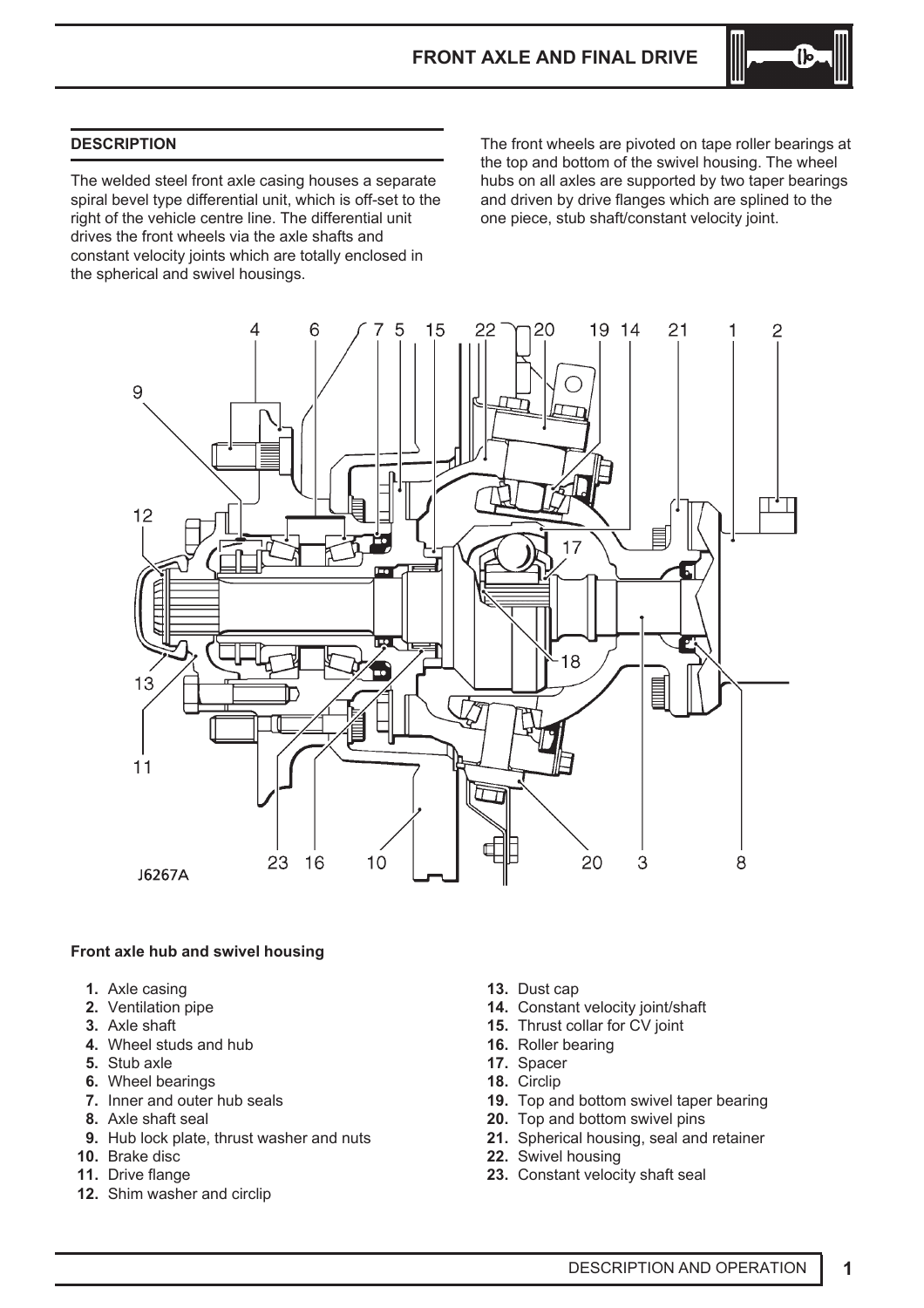# **Lubrication**

The differential, swivel pin housing and wheel hubs are indiviudally lubricated and separated by oil seals (7) and (8), see J6267A, to prevent oil transfer across the axle when the vehicle is traversing steep inclines. The wheel bearings are lubricated with grease and the swivel housing and differential with oil. On later vehicles, identified by having only a filler plug in the swivel housing, grease is used to lubricate the housing assembly,

# **Ventilation**

Ventilation of the differential is through a plastic pipe (2) which terminates at a high level in the vehicle axle. The swivel housings ventilate through axle shaft oil seals (8) into the differential and the hub bearings vent via the oil seals into the swivel housing.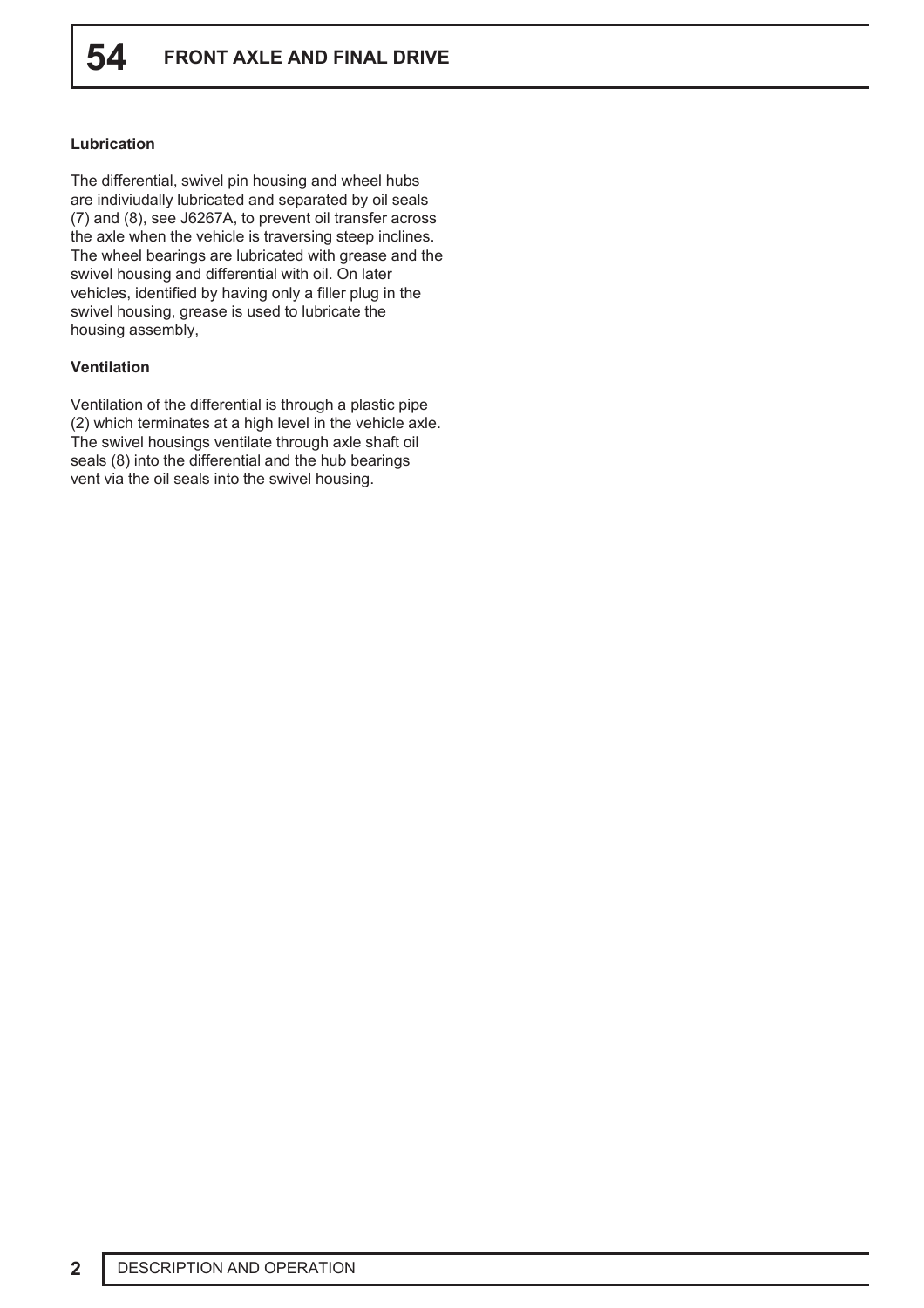

# **FAULT DIAGNOSIS**

### **Complaint - Oil leaks**

An external leak of lubrication can be caused by a faulty internal seal. For example, if the seals which separate the differential from the swivel housings are faulty and the vehicle is operating or parked on an embankment, oil may leak across the axle leaving one swivel with a high level and the opposite swivel and differential lacking lubrication.

See 'Description and Operation' for illustrations of oil seal locations.

When investigating leaks or checking oil levels, it is essential that all the lubrication is drained from any housing with a high level and that the other levels are checked.

Swivel oil should be checked for signs of grease leaking from the hub bearings and oil contamination of the hub grease.

Check that the axle ventilation system is clear, as a blockage can cause internal pressure to force oil past the seals.

If the vehicle is driven in deep water with defective oil seals, water may contaminate the lubricants and when checked, give a false impression that the housing has been overfilled with oil.

**Do not assume that a high oil level is due to over filling or, that a low level is because of an external leak**.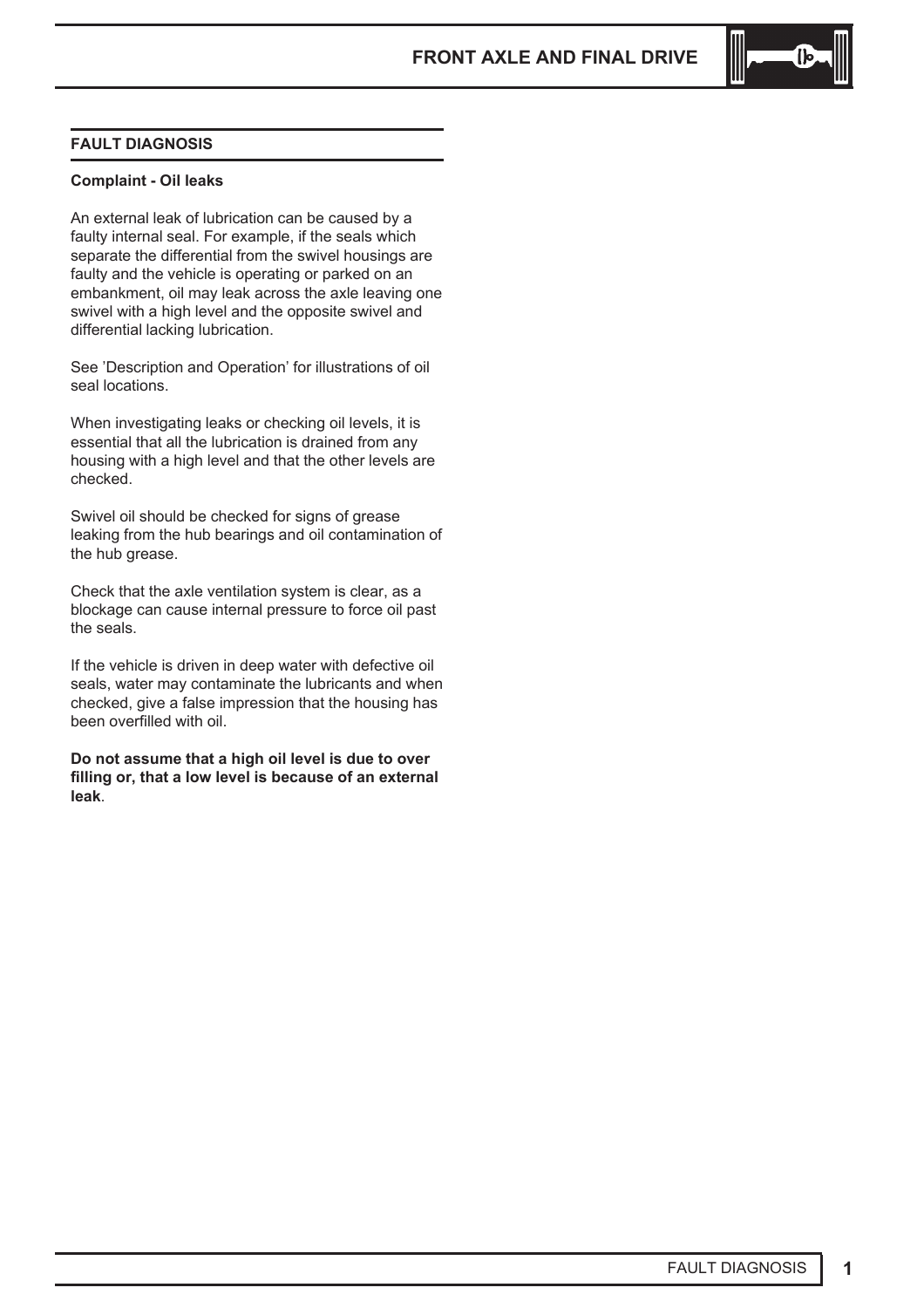

#### **FRONT AXLE ASSEMBLY**

**Service repair no - 54.10.01**

#### **Remove**



**WARNING: Remove and refit of axle requires a further two persons to steady axle when lowering or repositioning axle.**

- **1.** Support chassis front.
- **2.** Remove road wheels.
- **3.** Support axle weight with hydraulic jack.



**RR983** 

- **4.** Remove radius arms to chassis frame nuts.
- **5.** Disconnect steering damper from track rod. Using a extractor remove track rod links from swivel pin arms.
- **6.** Remove four nuts and bolts securing radius arms to axle bracket.
- **7.** Remove radius arms.
- **8.** Remove bolts securing brake hose brackets . Refit bolts to prevent oil leakage.
- **9.** Remove bolts from brake calipers and tie to one side.
- **10.** Remove nuts and washers securing shock absorbers to axle.
- **11.** Disconnect drag link from swivel pin housing arm.
- **12.** Remove two nuts and bolts securing panhard rod to axle bracket. Lift rod clear of axle.
- **13.** Mark for reassembly drive shaft flanges. Remove four nuts and bolts, tie propeller shaft to one side.



- **14.** Release axle ventilation pipe banjo and lower axle assembly. Remove road springs.
- **15.** Disconnect anti-roll bar link **See FRONT SUSPENSION, Repair, Anti-roll bar ball** .
- **16.** Remove axle assembly.

#### **Refit**

- **17.** Position axle under vehicle, supporting left side of axle, and fit anti-roll bar links **See FRONT SUSPENSION, Repair, Anti-roll bar links** .
- **18.** Fit propeller shaft. Tighten bolts to **47 Nm (35 lbf/ft).**
- **19.** Fit panhard rod to axle bracket. Tighten bolts to **88 Nm (65 lbf/ft).**
- **20.** Fit drag link to swivel pin arm. Tighten fixings to **40 Nm (30 lbf/ft).**
- **21.** Fit shock absorbers to axle.
- **22.** Fit brake calipers. Tighten bolts to **82 Nm (60 lbf/ft).**
- **23.** Tighten upper swivel pin bolts to **78 Nm (58 lbf/ft).**
- **24.** Fit radius arms to axle brackets. Tighten bolts to **197 Nm (145 lbf/ft).**
- **25.** Fit steering damper to track rod.
- **26.** Fit radius arms to chassis side member. Tighten fixings to **197 Nm (145 lbf/ft).**
- **27.** Tighten track rod end to **40 Nm (30 lbf/ft)** and fit new split pin.
- **28.** Remove chassis supports, fit road wheels and tighten to correct torque: Alloy wheels - **130 Nm (96 lbf/ft)** Steel wheels - **100 Nm (80 lbf/ft)** Heavy duty wheels - **170 Nm (125 lbf/ft)**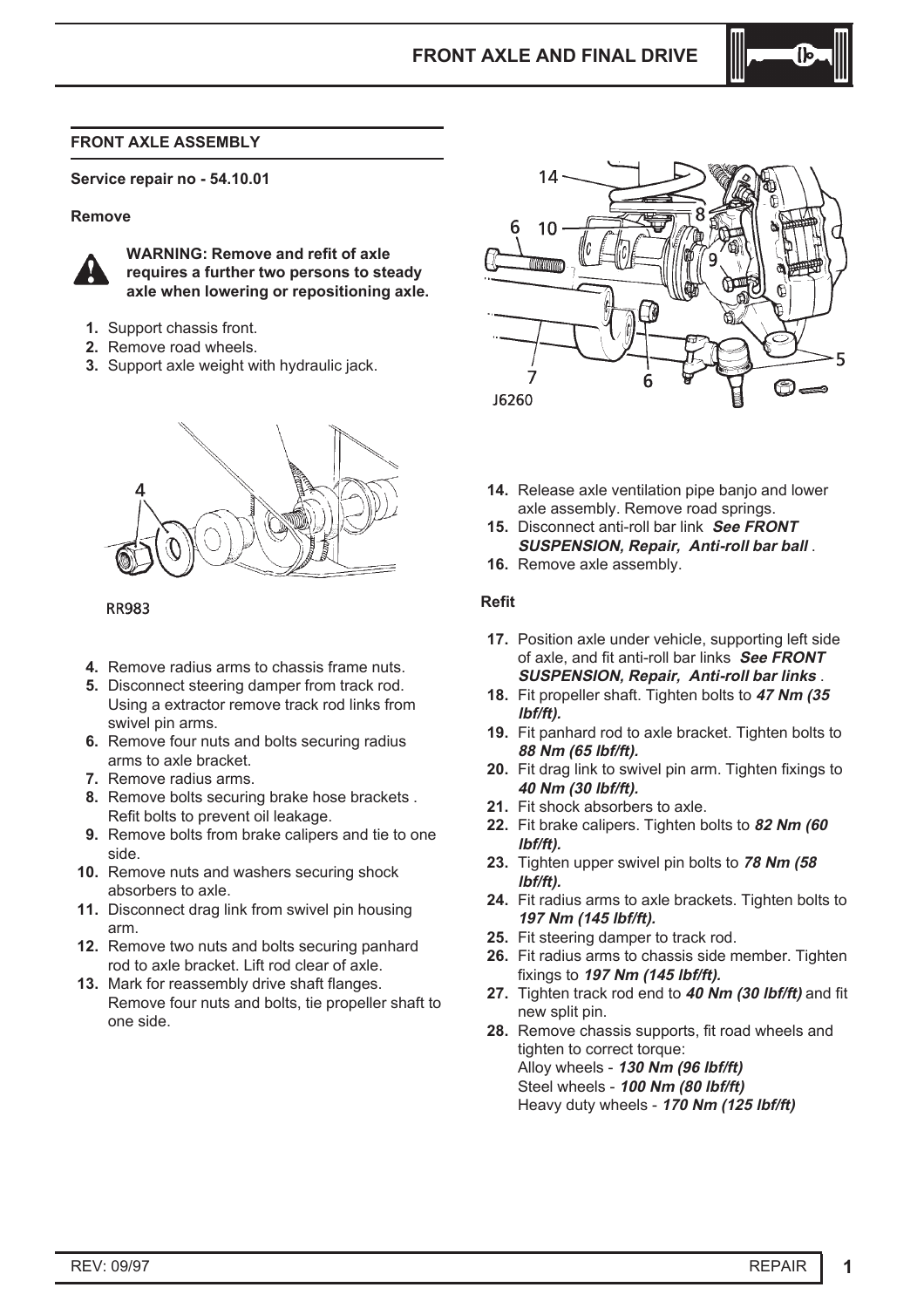# **FRONT HUB ASSEMBLY**

#### **Service repair no - 60.25.01.**

#### **Remove**

- **1.** Loosen front wheel nuts, jack up vehicle and lower onto axle stands and remove road wheel.
- **2.** Release brake hose clips and remove brake caliper and brake disc shield bolts. Secure to one side.
- **3.** Lever off dust cap.
- **4.** Remove circlip and drive shaft shim from driveshaft.
- **5.** Remove 5 bolts and withdraw driving member and joint washer.
- **6.** Bend back lock washer tabs.
- **7.** Remove locknut and lock washer.
- **8.** Remove hub adjusting nut.
- **9.** Remove spacing washer.
- **10.** Remove hub and brake disc assembly complete with bearings.



### **HUB COMPONENTS**

- **1.** Dust cap.
- **2.** Drive shaft circlip.
- **3.** Drive shaft shim.
- **4.** Drive member.
- **5.** Drive member joint washer.
- **6.** Drive member retaining bolt.
- **7.** Lock nut.
- **8.** Lock washer.
- **9.** Hub adjusting nut.
- **10.** Spacing washer.
- **11.** Outer bearing.
- **12.** Hub.
- **13.** Inner bearing.
- **14.** Grease seal.
- **15.** Brake disc
- **16.** Disc retaining bolt.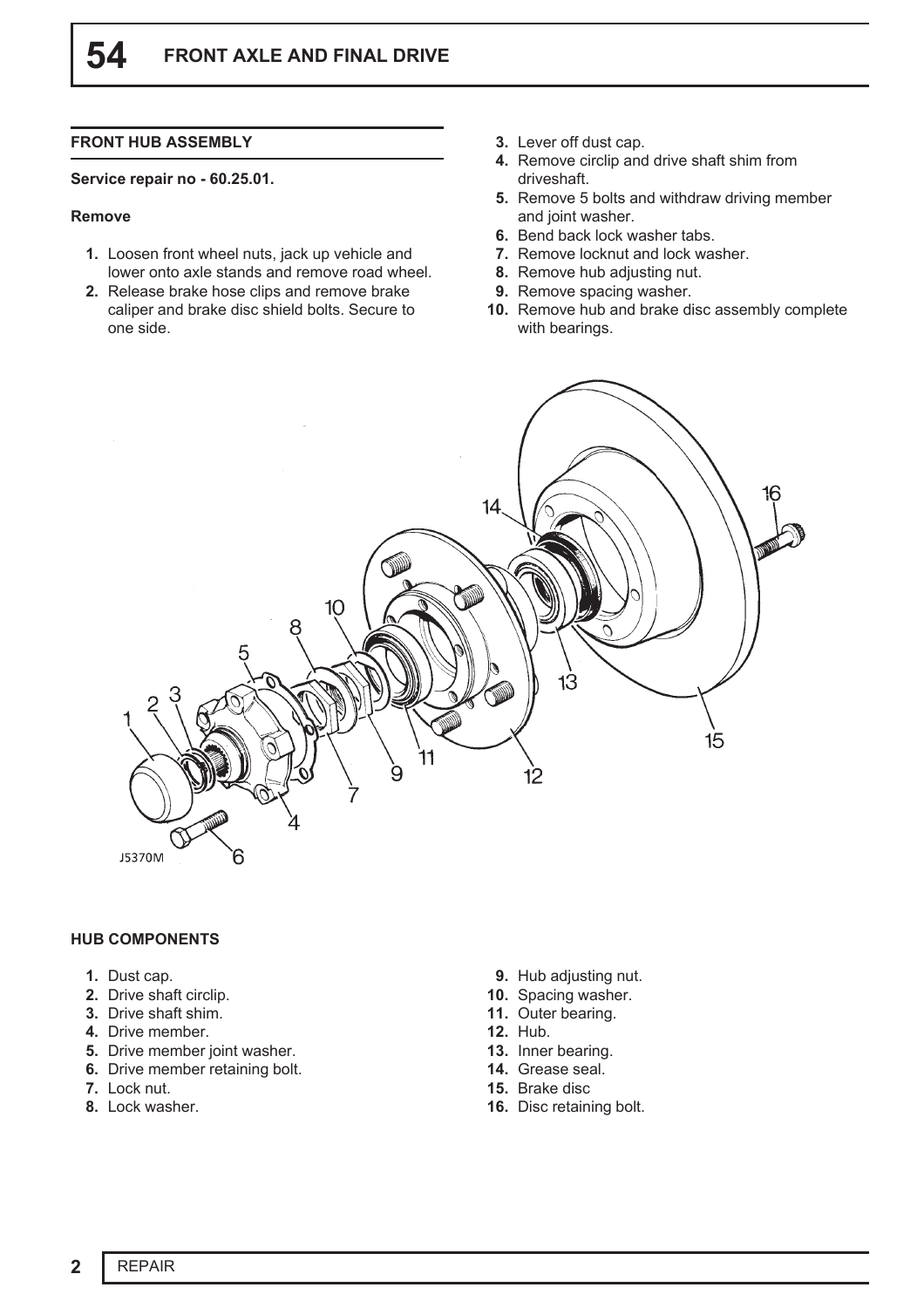

# **Refit**

**11.** Clean stub axle and drive shaft and fit hub assembly to axle.



- **12.** Fit spacing washer.
- **13.** Fit hub adjusting nut. Tighten to **50 Nm (37 lbf/ft).** Ensure hub is free to rotate with no bearing play.
- **14.** Back off adjusting nut 90° and tighten to **<sup>10</sup> Nm (7 lbf/ft).**
- **15.** Fit a new lock washer.
- **16.** Fit locknut. Tighten to **50 Nm (37 lbf/ft).**
- **17.** Tab over lock washer to secure adjusting nut and locknut.
- **18.** Fit a new joint washer to driving member and fit member to hub. Tighten bolts to **65 Nm (48 lbf/ft).**
- **19.** Fit original drive shaft shim and secure with a circlip.



- **20.** To check drive shaft end play, mount a dial gauge using bracket **LRT-99-503** and rest pin in a loaded condition on end of drive shaft.
- **21.** Fit a suitable bolt to threaded end of drive shaft. Move drive shaft in and out noting dial gauge reading. End play should be between 0,08 to 0,25 mm.
- **22.** If end play requires adjustment, remove circlip, measure shim thickness and fit an appropriate shim to give required end-play.
- **23.** Remove bolt from drive shaft, fit circlip and dust cap.
- **24.** Fit brake disc shield and brake caliper. Tighten fixings to **82 Nm (60 lbf/ft).**
- **25.** Bleed brake system **See BRAKES, Repair, Brake system bleed** .
- **26.** Fit road wheel, remove axle stands and tighten road wheel nuts to correct torque: Alloy wheels - **130 Nm (96 lbf/ft)** Steel wheels - **100 Nm (80 lbf/ft)** Heavy duty wheels - **170 Nm (125 lbf/ft)**
- **27.** Operate footbrake to locate brake pads before driving vehicle.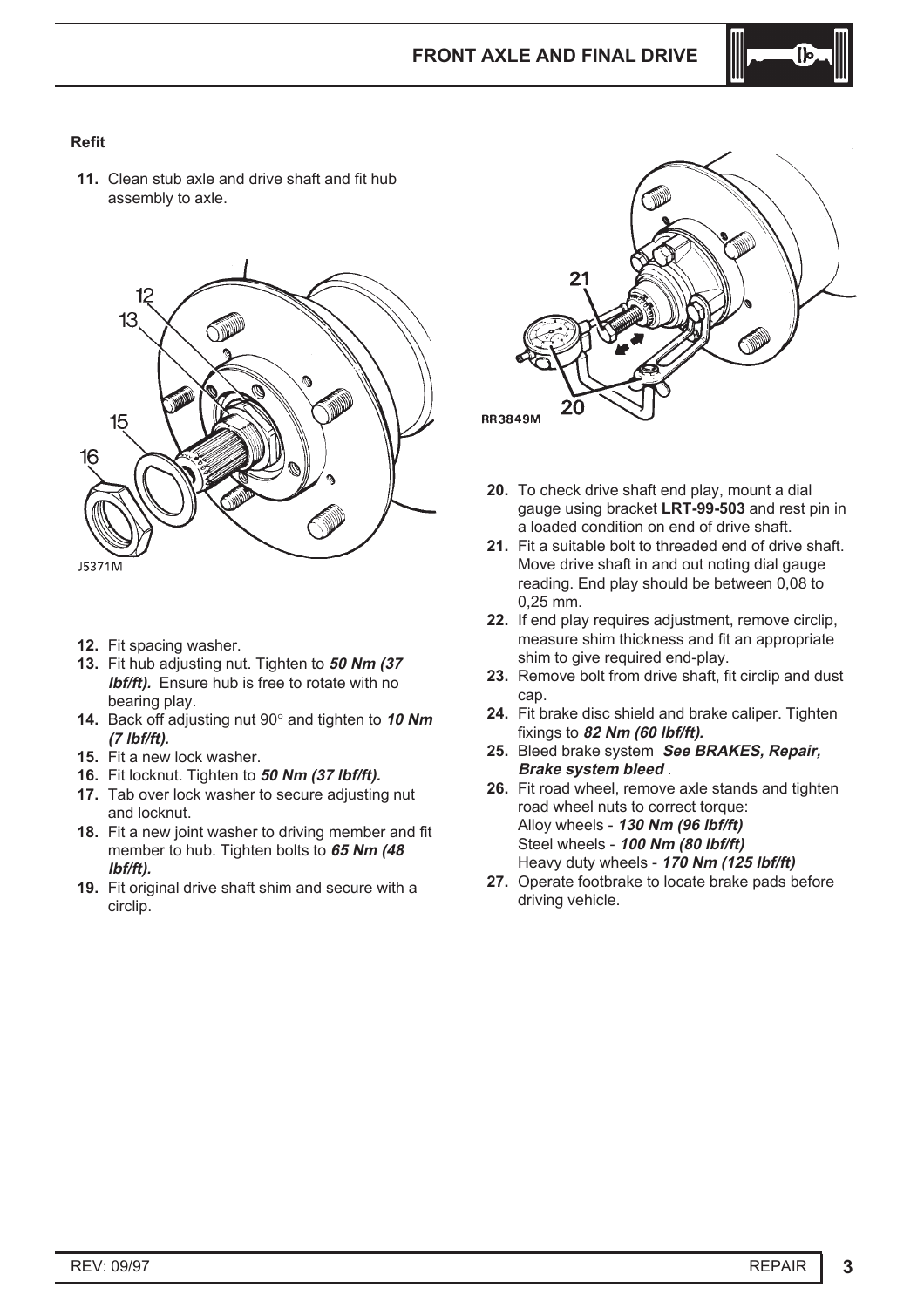## **FRONT DIFFERENTIAL**

**Service repair no - 54.10.07.**

#### **Overhaul**

**NOTE: The front axle differential, for all models, is the same as that fitted to the 90 rear axle and can only be serviced as a complete assembly See REAR AXLE AND FINAL DRIVE, Repair, Differential assembly - 90 .**

#### **FRONT HUB**

**Service repair no - 60.25.14.**

#### **Overhaul**

- **1.** Remove hub assembly **See Repair, Front hub assembly** .
- **2.** Remove outer bearing.
- **3.** Mark, for reassembly, relationship between hub and brake disc, if original hub is to be refitted.
- **4.** Remove 5 bolts and separate hub from brake disc.
- **5.** Drift out grease seal and inner bearing from hub and discard seal.



- **6.** Drift out inner and outer bearing tracks.
- **7.** Clean hub and drift in inner and outer bearing tracks.
- **8.** Pack hub inner bearing with recommended grease and fit to hub.



- **9.** With lip side leading fit new seal to hub using special tool **LST 137** seal replacer and drift **18G 134**. Drive in seal flush with rear face of hub. Apply grease between seal lips.
- **10.** Fit brake disc to hub, lining up to marks made during dismantling. Applying Loctite 270, fit retaining bolts. Tighten to **73 Nm (54 lbf/ft).**
- **11.** Grease and fit outer bearing to hub.
- **12.** Fit hub assembly **See Repair, Front hub assembly** .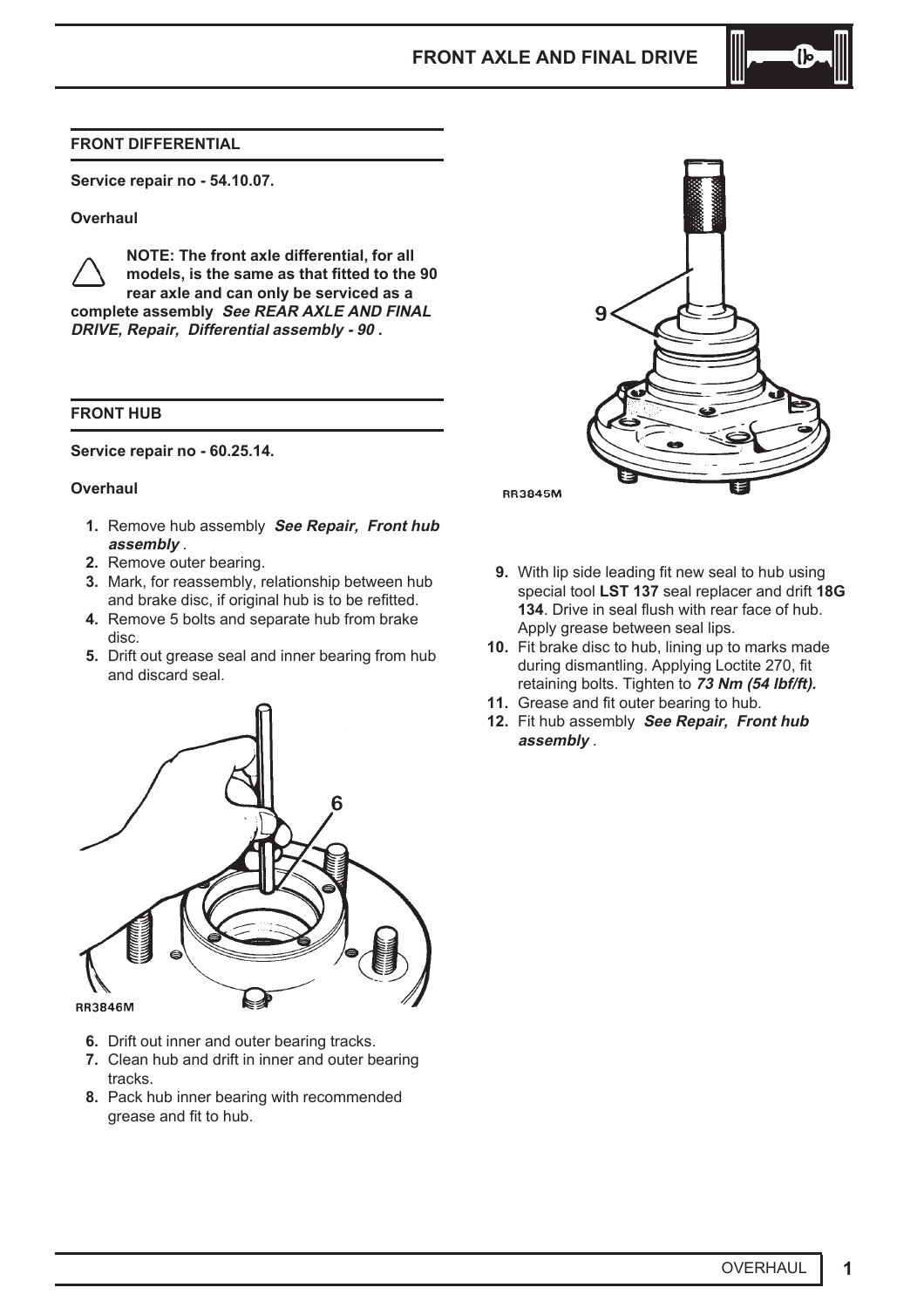#### **FRONT STUB AXLE, CONSTANT VELOCITY JOINT AND SWIVEL PIN HOUSING**

**Service repair no - 60.15.43.**

**Remove stub axle, axle shaft and constant velocity joint.**

- **1.** Remove front hub assembly **See Repair, Front hub assembly** .
- **2.** Drain swivel pin housing and refit plug.



**NOTE: On later vehicles the swivel pin housing is filled with grease for life, the level and drain plugs being deleted.**



- **3.** Remove 6 bolts retaining stub axle to swivel housing.
- **4.** Remove mud shield.
- **5.** Remove stub axle and joint washer.



**6.** Wthdraw axle shaft and constant velocity joint from axle casing.



#### **Remove constant velocity joint from axle shaft**

- **7.** Hold axle shaft firmly in a soft jawed vice.
- **8.** Using a soft mallet drive constant velocity joint from shaft.
- **9.** Remove circlip and collar from axle shaft.



# **Constant velocity joint**

- **10.** Mark positions of constant velocity joint, inner and outer race and cage for reassembly.
- **11.** Swivel cage and inner race to remove balls.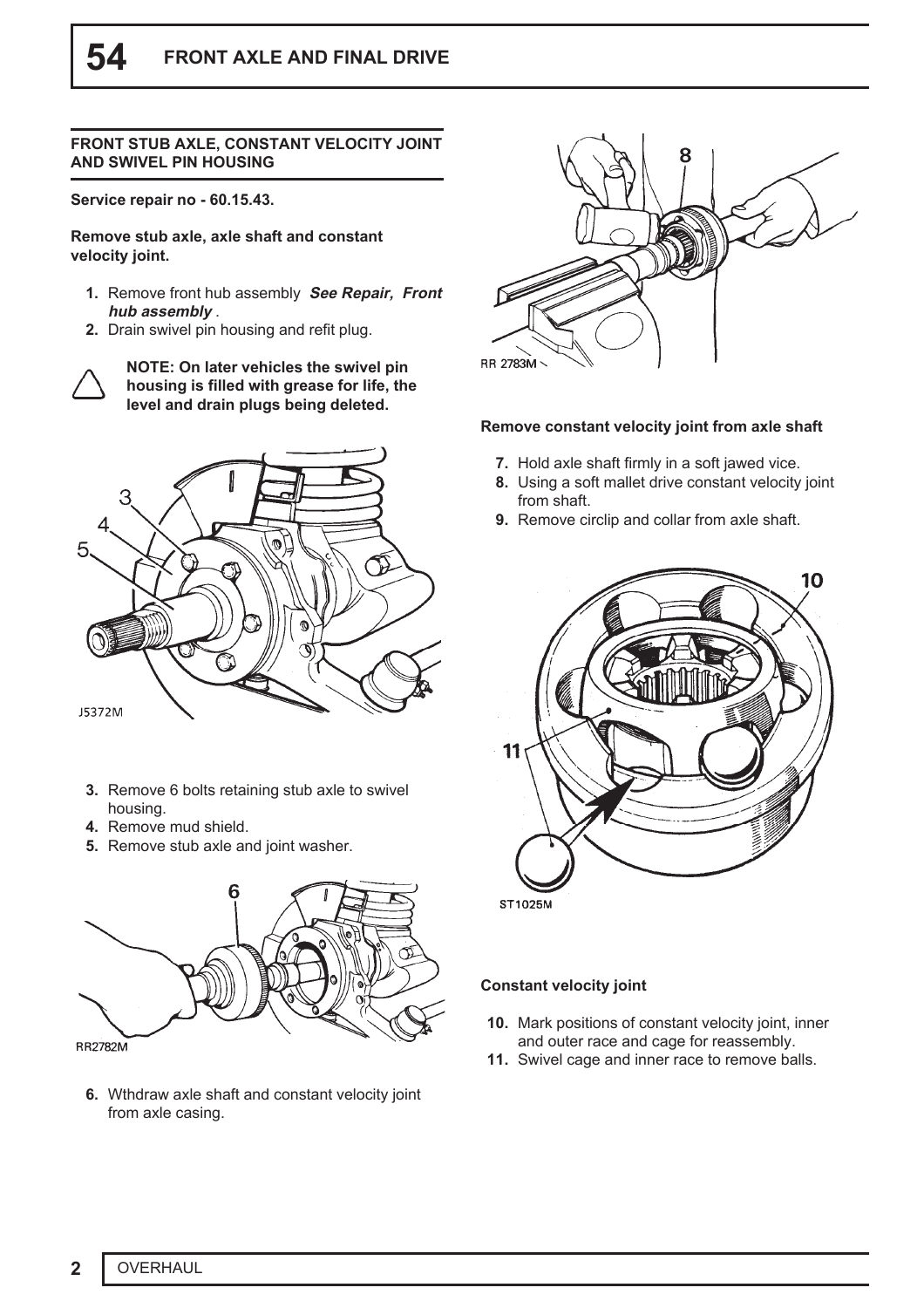

- **12.** Examine all components, in particular, inner and outer track, cage balls and bearing surfaces for damage and excessive wear.
- **13.** Maximum acceptable end-float on assembled joint 0,64mm. Renew if worn or damaged. Lubricate with a recommended oil during assembly.

### **Fit constant velocity joint to axle**

- **14.** Fit collar and a new circlip.
- **15.** Engage constant velocity joint on axle shaft splines and using a soft mallet, drive joint in fully.





**RR3840M** 

**19.** Lubricate seal and lip with EP90 oil and with cavity side leading press in a new oil seal using special tool **LRT-54-004**.

### **Renew stub axle, thrust ring, oil seal and bearing**

**16.** Drill and chisel off thrust ring taking care to avoid damaging stub axle.



- **17.** Remove bearing and oil seal using special tool **TRT-37-004** and slide hammer **LRT-99-004**. Ensure lip of tool locates behind bearing to to drive it out.
- **18.** Repeat instruction for removal of oil seal.



**RR3839M** 

- **20.** Using special tool **LRT-54-005**, fit bearing with its part number visible when fitted, and flush with end face of stub axle.
- **21.** Press fit a new thrust ring onto stub axle.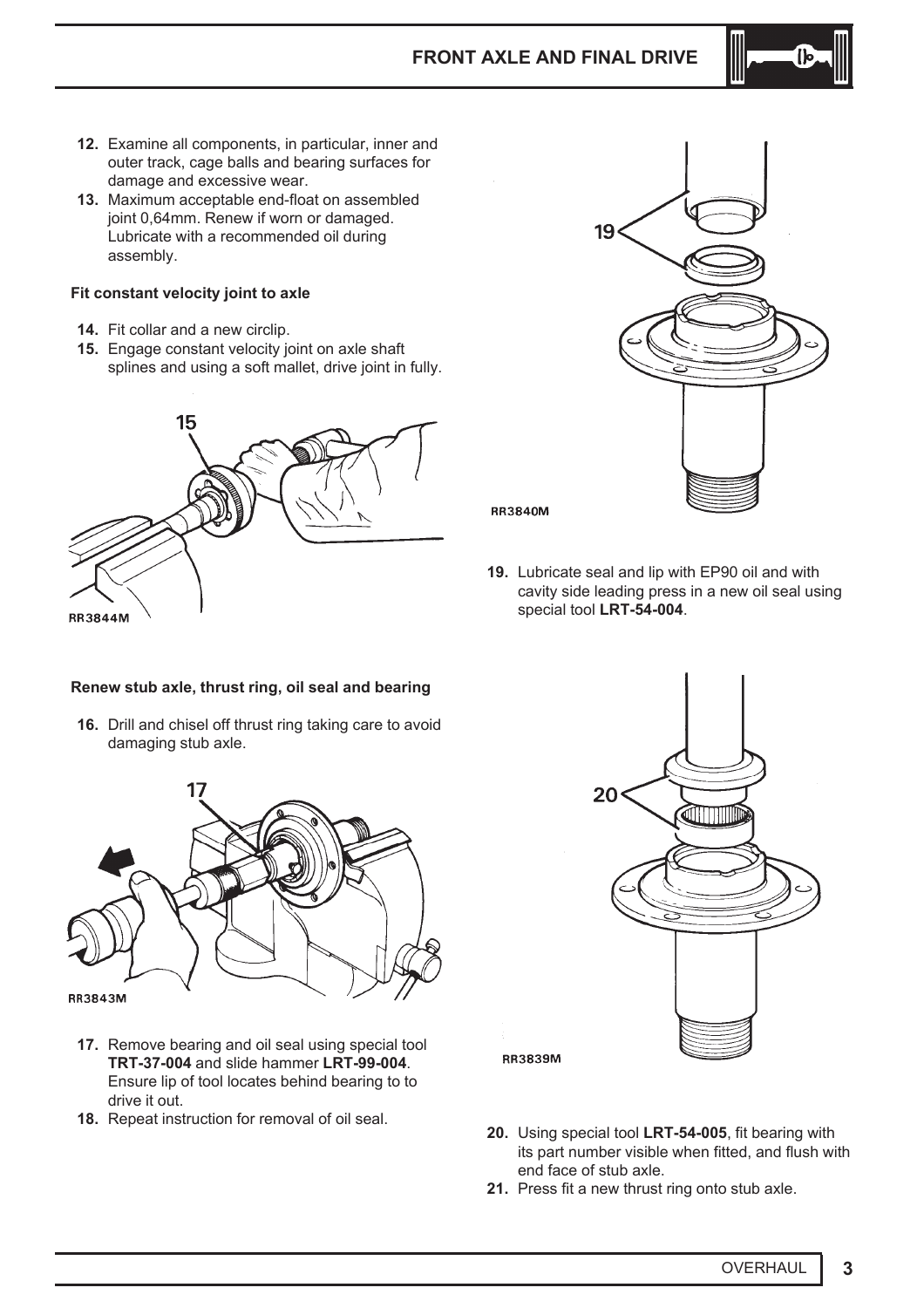# **Swivel pin housing**

**22.** Remove bolts securing oil seal retaining plate and joint washer. Release assembly from swivel pin housing.



#### **NOTE: Removal of oil seal and retaining plate is achieved when swivel bearing housing is removed.**

- **23.** Remove 2 bolts, retaining lower swivel pin to housing.
- **24.** Remove brake disc shield bracket.
- **25.** Tap lug to remove lower swivel pin and joint washer.
- **26.** Remove two bolts retaining brake hose bracket and top swivel pin.
- **27.** Remove bracket, top swivel pin and shims.
- **28.** Remove swivel pin housing while retrieving lower and upper bearings.

# **Swivel bearing housing**

**29.** Remove lower bearing track from swivel bearing housing.



#### **NOTE: Use upper bearing opening to gain access to lower bearing track.**

- **30.** Remove 7 bolts retaining swivel bearing housing to axle case.
- **31.** Remove inner oil seal from back of housing.
- **32.** Remove top bearing track from swivel bearing housing.



#### **NOTE: Use lower bearing opening to gain access to upper bearing track.**

- **33.** If worn, pitted or damaged, renew housing.
- **34.** Fit upper and lower bearing tracks into swivel bearing housing.



# **CAUTION: Ensure bearing tracks are fitted square or damage could occur.**

**35.** With seal lips trailing, fit swivel housing inner oil seal into rear of housing. Grease seal lips.

# **Fit swivel pin housing**

- **36.** Coat swivel bearing housing to axle casing bolts with Loctite 270 or equivalent.
- **37.** Coat both sides of joint washer with a sealing compound. Position swivel bearing housing to axle mating face.

#### **Swivel assembly components**



- **1.** Swivel pin housing
- **2.** Top swivel pin and brake hose bracket
- **3.** Upper and lower swivel pin bearings
- **4.** Shim
- **5.** Retaining plate and washer
- **6.** Oil seal
- **7.** Joint washer
- **8.** Swivel bearing housing
- **9.** Joint washer
- **10.** Lower swivel pin
- **11.** Mudshield bracket
- **12.** Swivel housing inner oil seal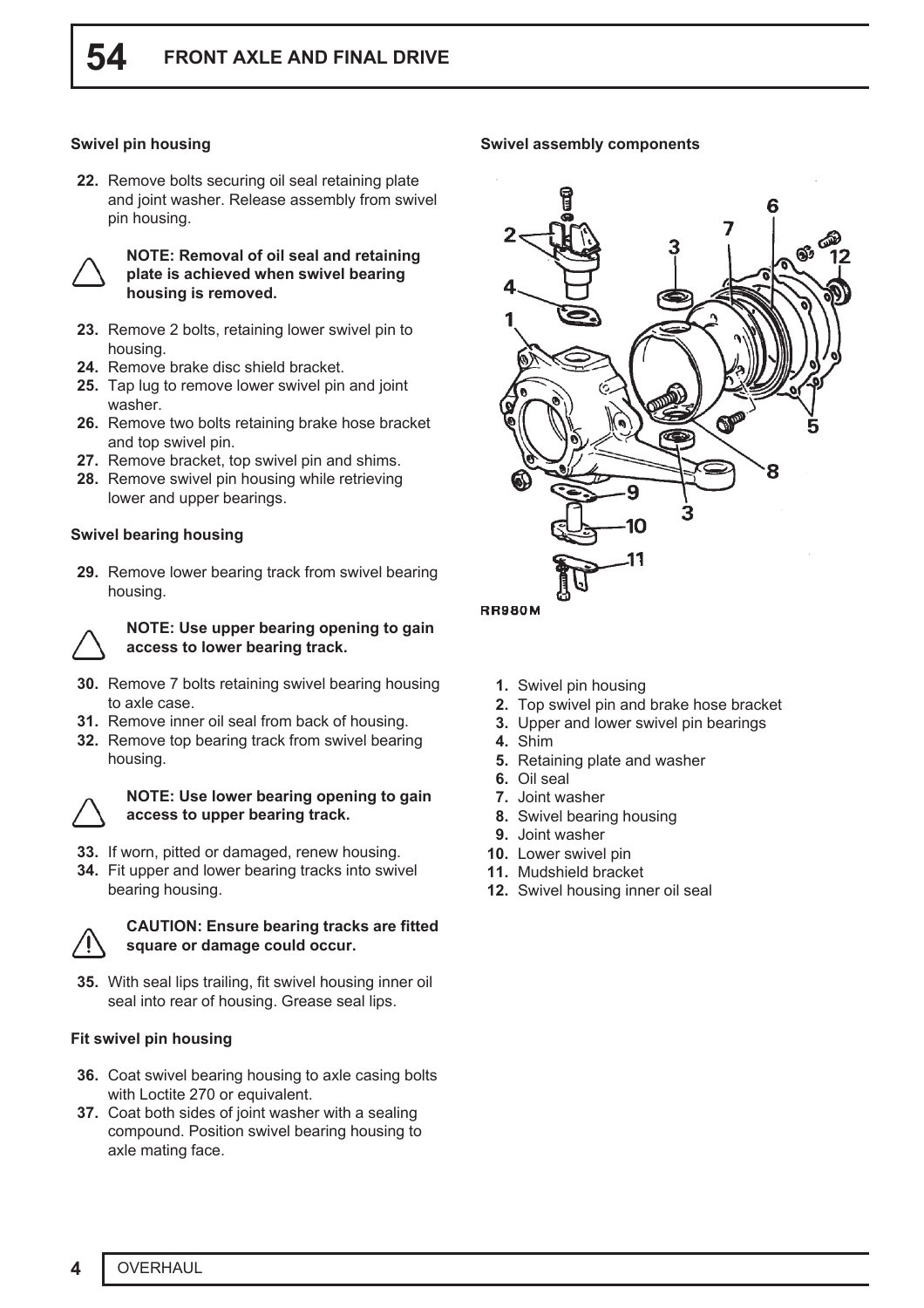

- **38.** Place retaining plate, joint washer and oil seal over axle flange ready for assembly.
- **39.** Fit swivel bearing housing to axle flange with 7 bolts. Tighten to **73 Nm (54 lbf/ft).**
- **40.** Grease and fit upper and lower swivel pin taper roller bearings.
- **41.** Position swivel pin housing over swivel bearing housing.
- **42.** Coat joint washer both sides with sealing compound and position on lower swivel pin.
- **43.** Loosely fit brake shield bracket plus lower swivel pin with lug outboard to swivel pin housing.
- **44.** Loosely fit top swivel pin plus existing shims and brake hose bracket to swivel pin housing.
- **45.** Apply Loctite 270 or equivalent to lower swivel pin bolts. **78 Nm (58 lbf/ft),** bend over lock tabs.
- **46.** Tighten top swivel pin bolts to **78 Nm (58 lbf/ft).**

# **Check and adjust preload on bearings**



**NOTE: Swivel housing oil seal and axle should not be fitted.**



**47.** Attach a spring balance to ball joint bore and pull balance to determine effort required to turn swivel pin housing.

Resistance, once initial inertia has been overcome, should be **1.16 to 1.46 kg.** Adjust by removing or adding shims to top swivel pin.

- **48.** When setting is correct remove top swivel bolts, apply Loctite 270 or equivalent. Refit bolts and tighten to **78 Nm (58 lbf/ft),** and bend over lock tabs.
- **49.** Apply recommended grease between lips of swivel oil seal.
- **50.** Fit oil seal, joint washer and retaining plate with 7 bolts and spring washers. Tighten to **11 Nm (8 lbf/ft).**
- **51.** Fit tie rod and drag link and secure with new cotter pins. Tighten fixing to **40 Nm (30 lbf/ft).**
- **52.** Fit brake disc shield.
- **53.** Loosely fit lock stop bolt and nut.
- **54.** Apply a recommended grease between lips of swivel housing oil seal.
- **55.** Secure oil seal with retaining plate and securing bolts. Tighten to **11 Nm (8 lbf/ft).**
- **56.** Fit track-rod and drag link and secure with new cotter pins.
- **57.** Loosely fit lock stop bolt for later adjustment.
- **58.** Fit brake disc shield.

# **Fit driveshaft and stub axle**

**59.** Insert axle shaft, and when differential splines are engaged, push assembly in fully.



# **CAUTION: Take care not to damage axle shaft oil seals.**

- **60.** Place a new joint washer in position on swivelpin housing to stub axle mating face. Coat threads of stub axle bolts with Loctite 270.
- **61.** Fit stub axle with flat at 12 O'clock position.



# **CAUTION: Ensure that constant velocity joint bearing journal is butted against thrust ring on stub axle before stub axle is**

**secured.**

- **62.** Place mud shield in position and secure stub axle to swivel pin housing with 6 bolts and tighten evenly to **65 Nm (48 lbf/ft).**
- **63.** Fit brake jump hoses to brake jump hose bracket.
- **64.** Fit complete front hub assembly **See Repair, Front hub assembly** .
- **65.** Check swivel pin housing oil drain plug is fitted.
- **66.** Fill swivel assembly to correct level, with new oil **See SECTION 10, Maintenance, Under vehicle maintenance** .



**NOTE: On later vehicles fill swivel pin housing with 0.33 Litres of Molytex EP 00 grease.**

**67.** Set steering lock stop bolts **See STEERING, Adjustment, Steering lock stops** .